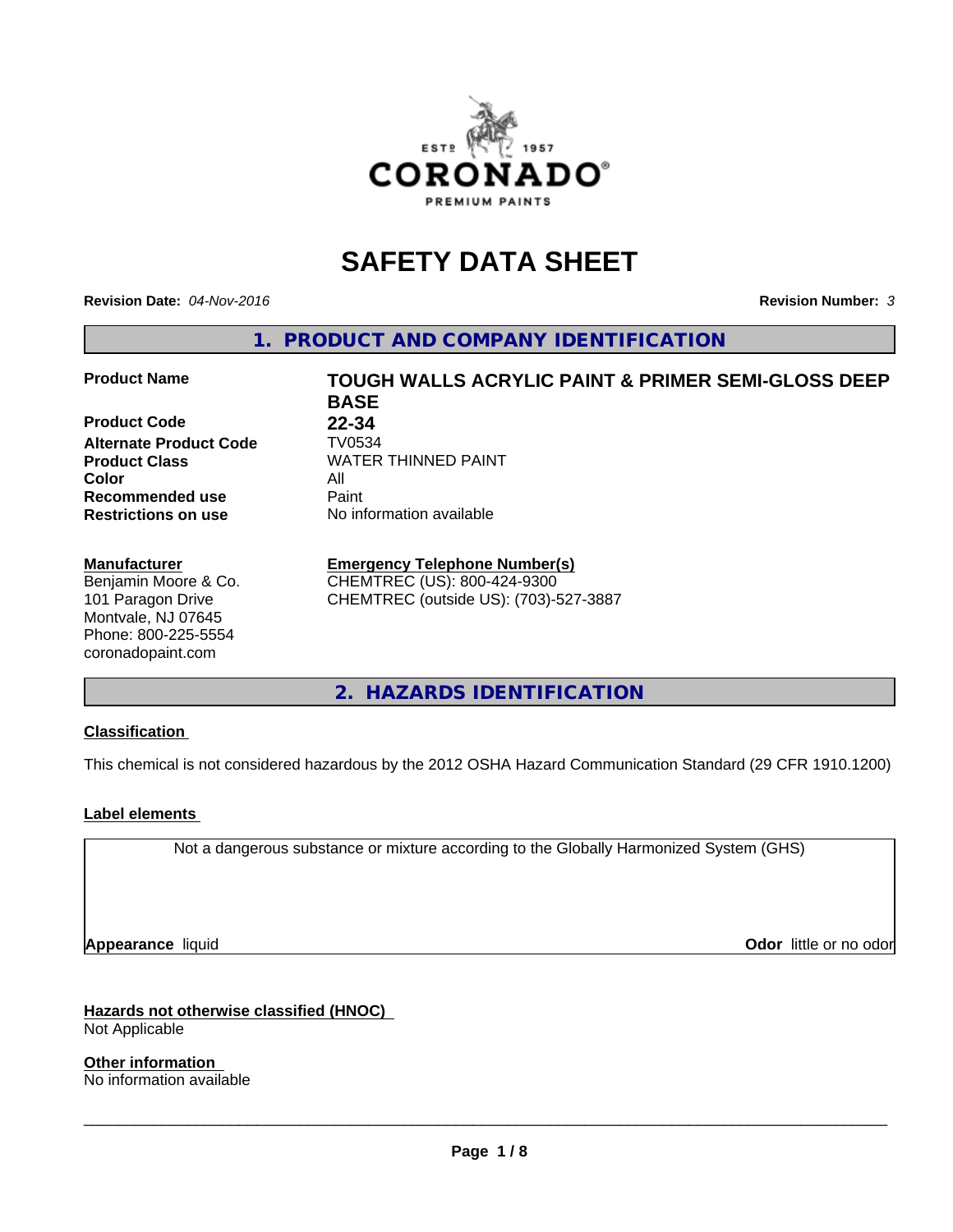# **3. COMPOSITION INFORMATION ON COMPONENTS**

\_\_\_\_\_\_\_\_\_\_\_\_\_\_\_\_\_\_\_\_\_\_\_\_\_\_\_\_\_\_\_\_\_\_\_\_\_\_\_\_\_\_\_\_\_\_\_\_\_\_\_\_\_\_\_\_\_\_\_\_\_\_\_\_\_\_\_\_\_\_\_\_\_\_\_\_\_\_\_\_\_\_\_\_\_\_\_\_\_\_\_\_\_

| <b>Chemical Name</b>                                                         | <b>CAS-No</b> | Weight % (max) |
|------------------------------------------------------------------------------|---------------|----------------|
| Kaolin                                                                       | 1332-58-7     |                |
| Titanium dioxide                                                             | 13463-67-7    |                |
| Propanoic acid, 2-methyl-, monoester with<br>2,2,4-trimethyl-1,3-pentanediol | 25265-77-4    |                |
| Sodium C14-C16 olefin sulfonate                                              | 68439-57-6    | υ.c            |

|                                                  | 4. FIRST AID MEASURES                                                                              |
|--------------------------------------------------|----------------------------------------------------------------------------------------------------|
| <b>General Advice</b>                            | No hazards which require special first aid measures.                                               |
| <b>Eye Contact</b>                               | Rinse thoroughly with plenty of water for at least 15 minutes and consult a<br>physician.          |
| <b>Skin Contact</b>                              | Wash off immediately with soap and plenty of water removing all contaminated<br>clothes and shoes. |
| <b>Inhalation</b>                                | Move to fresh air. If symptoms persist, call a physician.                                          |
| Ingestion                                        | Clean mouth with water and afterwards drink plenty of water. Consult a physician<br>if necessary.  |
| <b>Most Important</b><br><b>Symptoms/Effects</b> | None known.                                                                                        |
| <b>Notes To Physician</b>                        | Treat symptomatically.                                                                             |

**5. FIRE-FIGHTING MEASURES**

| <b>Suitable Extinguishing Media</b>                                                          | Use extinguishing measures that are appropriate to local<br>circumstances and the surrounding environment.                                   |
|----------------------------------------------------------------------------------------------|----------------------------------------------------------------------------------------------------------------------------------------------|
| <b>Protective Equipment And Precautions For</b><br><b>Firefighters</b>                       | As in any fire, wear self-contained breathing apparatus<br>pressure-demand, MSHA/NIOSH (approved or equivalent)<br>and full protective gear. |
| <b>Specific Hazards Arising From The Chemical</b>                                            | Closed containers may rupture if exposed to fire or<br>extreme heat.                                                                         |
| <b>Sensitivity To Mechanical Impact</b>                                                      | No.                                                                                                                                          |
| <b>Sensitivity To Static Discharge</b>                                                       | No.                                                                                                                                          |
| <b>Flash Point Data</b><br>Flash Point (°F)<br>Flash Point (°C)<br><b>Flash Point Method</b> | Not applicable<br>Not applicable<br>Not applicable                                                                                           |
| <b>Flammability Limits In Air</b>                                                            |                                                                                                                                              |
| <b>Lower Explosion Limit</b><br><b>Upper Explosion Limit</b>                                 | Not applicable<br>Not applicable                                                                                                             |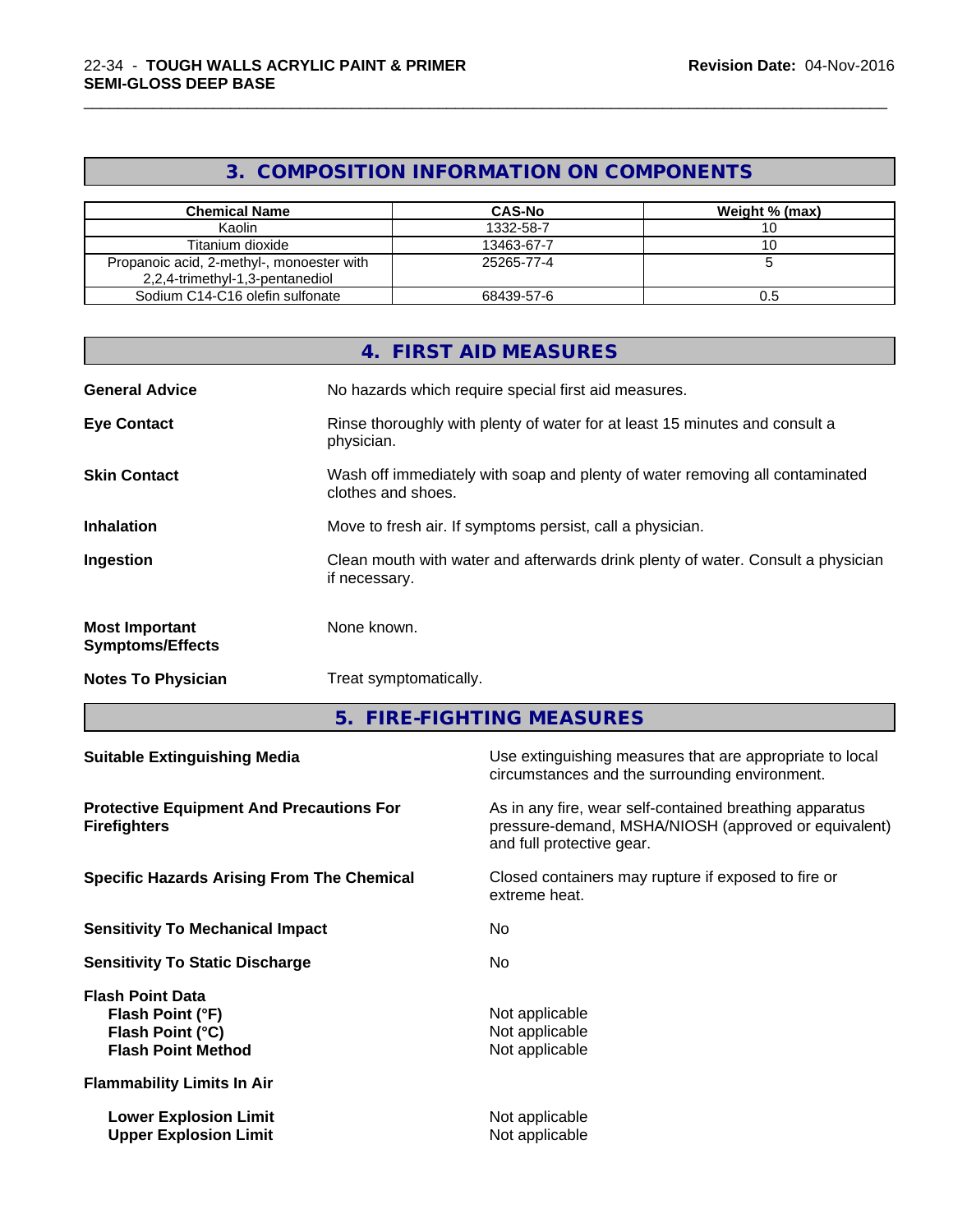| NFPA | <b>Health: 1</b> | <b>Flammability: 0</b> | <b>Instability: 0</b> | <b>Special: Not Applicable</b> |
|------|------------------|------------------------|-----------------------|--------------------------------|
|      |                  |                        |                       |                                |

#### **NFPA Legend**

- 0 Not Hazardous
- 1 Slightly
- 2 Moderate
- 3 High
- 4 Severe

*The ratings assigned are only suggested ratings, the contractor/employer has ultimate responsibilities for NFPA ratings where this system is used.*

\_\_\_\_\_\_\_\_\_\_\_\_\_\_\_\_\_\_\_\_\_\_\_\_\_\_\_\_\_\_\_\_\_\_\_\_\_\_\_\_\_\_\_\_\_\_\_\_\_\_\_\_\_\_\_\_\_\_\_\_\_\_\_\_\_\_\_\_\_\_\_\_\_\_\_\_\_\_\_\_\_\_\_\_\_\_\_\_\_\_\_\_\_

*Additional information regarding the NFPA rating system is available from the National Fire Protection Agency (NFPA) at www.nfpa.org.*

|                                  | 6. ACCIDENTAL RELEASE MEASURES                                                                                                                                                   |
|----------------------------------|----------------------------------------------------------------------------------------------------------------------------------------------------------------------------------|
| <b>Personal Precautions</b>      | Avoid contact with skin, eyes and clothing. Ensure adequate ventilation.                                                                                                         |
| <b>Other Information</b>         | Prevent further leakage or spillage if safe to do so.                                                                                                                            |
| <b>Environmental Precautions</b> | See Section 12 for additional Ecological Information.                                                                                                                            |
| <b>Methods For Clean-Up</b>      | Soak up with inert absorbent material. Sweep up and shovel into suitable<br>containers for disposal.                                                                             |
|                                  | 7. HANDLING AND STORAGE                                                                                                                                                          |
| <b>Handling</b>                  | Avoid contact with skin, eyes and clothing. Avoid breathing vapors, spray mists or<br>sanding dust. In case of insufficient ventilation, wear suitable respiratory<br>equipment. |
| <b>Storage</b>                   | Keep container tightly closed. Keep out of the reach of children.                                                                                                                |
| <b>Incompatible Materials</b>    | No information available                                                                                                                                                         |

# **8. EXPOSURE CONTROLS / PERSONAL PROTECTION**

# **Exposure Limits**

| <b>Chemical Name</b> | <b>ACGIH</b>             | <b>OSHA</b>              |
|----------------------|--------------------------|--------------------------|
| Kaolin               | $2 \text{ mg/m}^3$ - TWA | 15 mg/m $3$ - TWA        |
|                      |                          | $5 \text{ mg/m}^3$ - TWA |
| Titanium dioxide     | 10 mg/m $3$ - TWA        | 15 mg/m $3$ - TWA        |

### **Legend**

ACGIH - American Conference of Governmental Industrial Hygienists Exposure Limits OSHA - Occupational Safety & Health Administration Exposure Limits N/E - Not Established

| <b>Engineering Measures</b>          | Ensure adequate ventilation, especially in confined areas.                                                                          |
|--------------------------------------|-------------------------------------------------------------------------------------------------------------------------------------|
| <b>Personal Protective Equipment</b> |                                                                                                                                     |
| <b>Eye/Face Protection</b>           | Safety glasses with side-shields.                                                                                                   |
| <b>Skin Protection</b>               | Protective gloves and impervious clothing.                                                                                          |
| <b>Respiratory Protection</b>        | In case of insufficient ventilation wear suitable respiratory equipment.                                                            |
| <b>Hygiene Measures</b>              | Avoid contact with skin, eyes and clothing. Remove and wash contaminated<br>clothing before re-use. Wash thoroughly after handling. |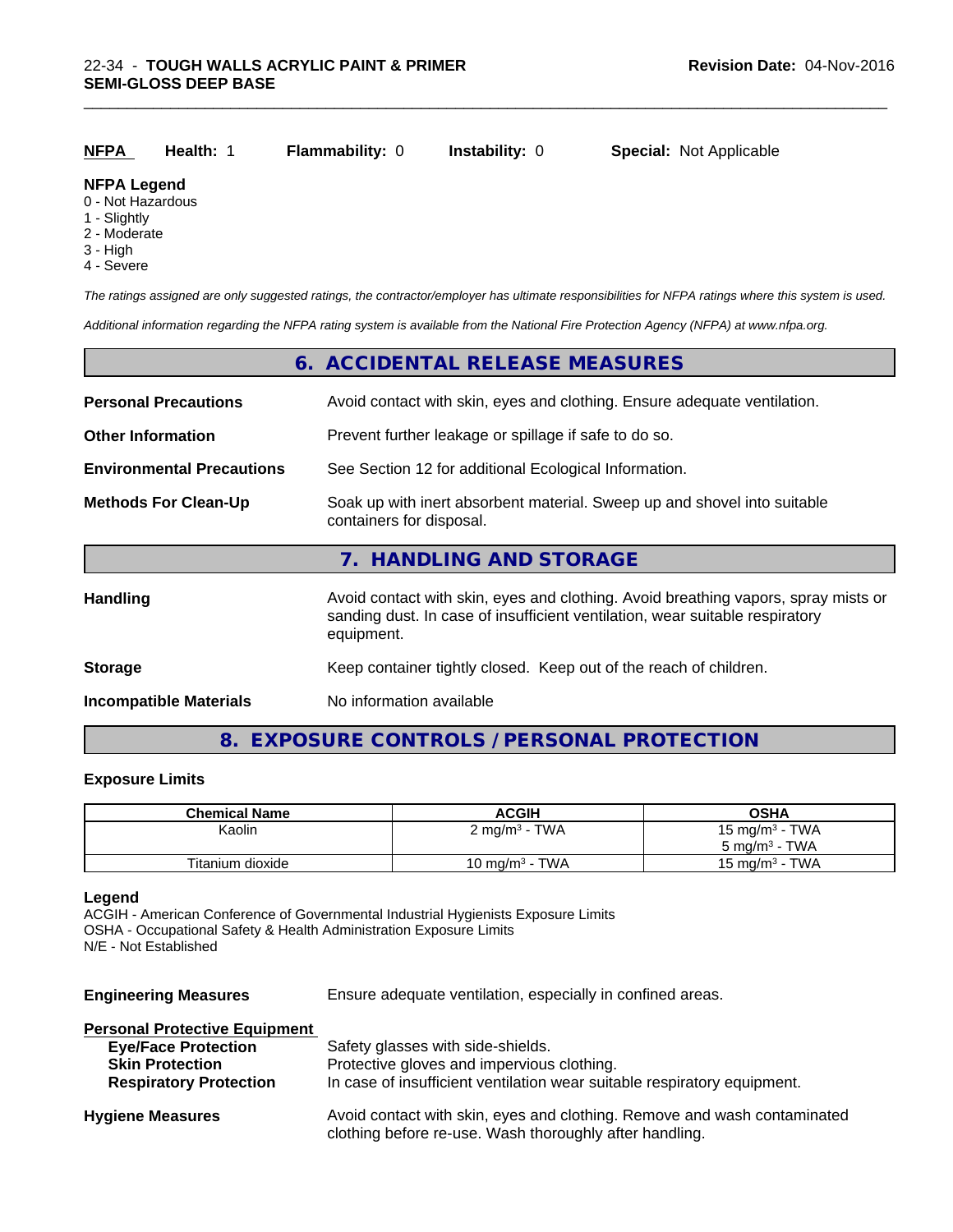# **9. PHYSICAL AND CHEMICAL PROPERTIES**

**Appearance** liquid **Odor** little or no odor **Odor Threshold No information available No information available Density (Ibs/gal)** 9.6 - 9.7 **Specific Gravity** 1.15 - 1.17 **pH pH**  $\blacksquare$ **Viscosity (cps)** No information available **Solubility Note 2008 Note 2008 Note 2008 Note 2008 Note 2008 Note 2008 Note 2008 Note 2008 Note 2008 Note 2008 Note 2008 Note 2008 Note 2008 Note 2008 Note 2008 Note 2008 Note 2008 Note Water Solubility No information available No information available Evaporation Rate No information available No information available Vapor Pressure** No information available **Vapor Density Vapor Density No information available Wt. % Solids** 35 - 45 **Vol. % Solids Wt. % Volatiles** 55 - 65 **Vol. % Volatiles** 65 - 75<br> **VOC Requiatory Limit (q/L)**  $\leq 100$ **VOC** Regulatory Limit (g/L) **Boiling Point (°F)** 212 **Boiling Point (°C)** 100<br> **Preezing Point (°F)** 32 **Freezing Point (°F) Freezing Point (°C)** 0 **Flash Point (°F)**<br> **Flash Point (°C)**<br> **Flash Point (°C)**<br> **C Flash Point (°C)**<br> **Flash Point Method**<br> **Flash Point Method**<br> **Point Method**<br> **Point Method**<br> **Point Method Flash Point Method Flammability (solid, gas)** Not applicable **Upper Explosion Limit Lower Explosion Limit Contract Accord Accord Accord Accord Accord Accord Accord Accord Accord Accord Accord Accord Accord Accord Accord Accord Accord Accord Accord Accord Accord Accord Accord Accord Accord Accord Accord Autoignition Temperature (°F)**<br> **Autoignition Temperature (°C)** No information available **Autoignition Temperature (°C) Decomposition Temperature (°F)** No information available **Decomposition Temperature (°C)** No information available<br> **Partition Coefficient (n-octanol/water)** No information available **Partition Coefficient (n-octanol/water)** 

\_\_\_\_\_\_\_\_\_\_\_\_\_\_\_\_\_\_\_\_\_\_\_\_\_\_\_\_\_\_\_\_\_\_\_\_\_\_\_\_\_\_\_\_\_\_\_\_\_\_\_\_\_\_\_\_\_\_\_\_\_\_\_\_\_\_\_\_\_\_\_\_\_\_\_\_\_\_\_\_\_\_\_\_\_\_\_\_\_\_\_\_\_

# **10. STABILITY AND REACTIVITY**

| <b>Reactivity</b>                         | Not Applicable                           |
|-------------------------------------------|------------------------------------------|
| <b>Chemical Stability</b>                 | Stable under normal conditions.          |
| <b>Conditions To Avoid</b>                | Prevent from freezing.                   |
| <b>Incompatible Materials</b>             | No materials to be especially mentioned. |
| <b>Hazardous Decomposition Products</b>   | None under normal use.                   |
| <b>Possibility Of Hazardous Reactions</b> | None under normal conditions of use.     |

# **11. TOXICOLOGICAL INFORMATION**

**Product Information**

### **Information on likely routes of exposure**

**Principal Routes of Exposure** Eye contact, skin contact and inhalation.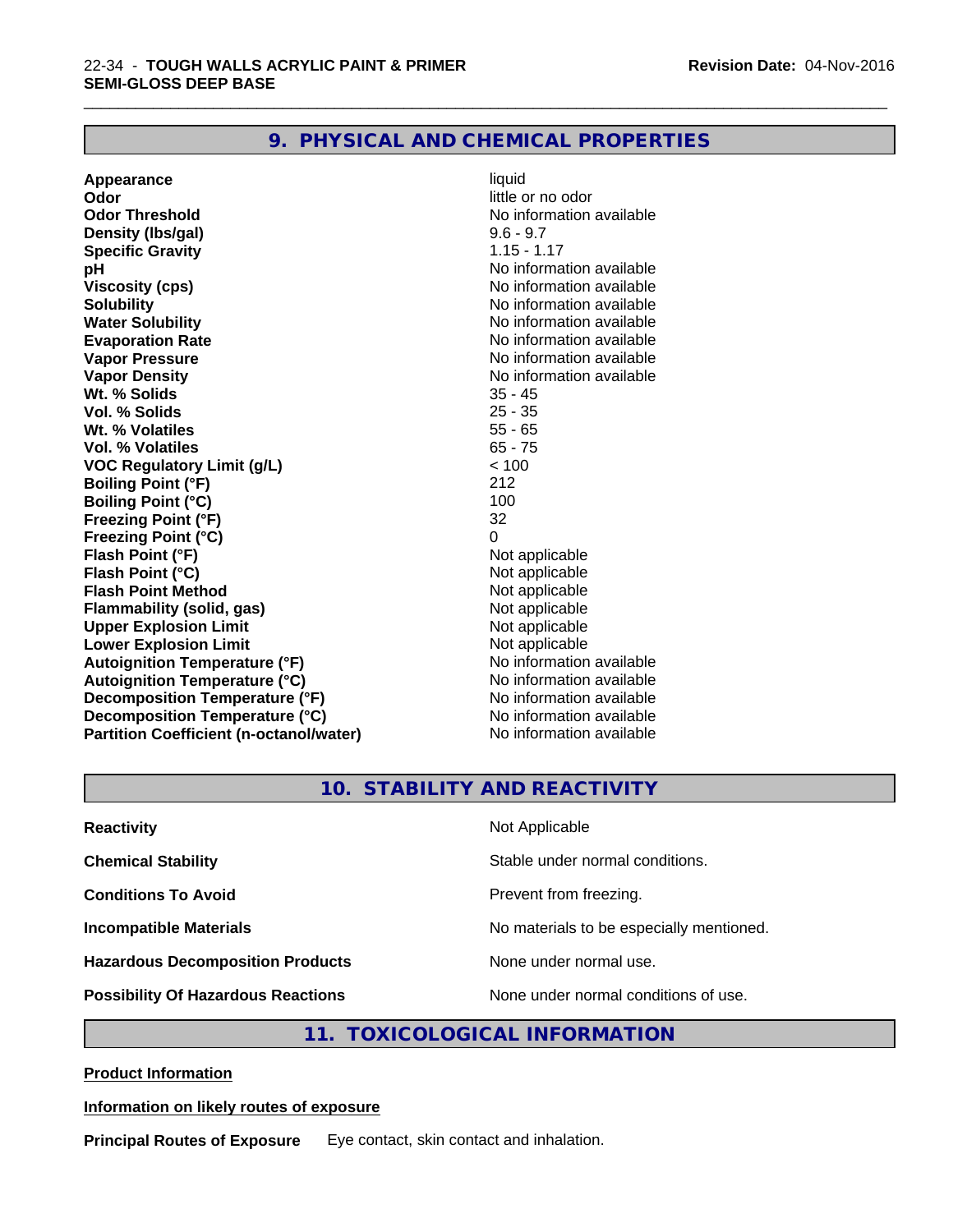| <b>Acute Toxicity</b>                |                                                                                            |
|--------------------------------------|--------------------------------------------------------------------------------------------|
| <b>Product Information</b>           | No information available                                                                   |
| Information on toxicological effects |                                                                                            |
| <b>Symptoms</b>                      | No information available                                                                   |
|                                      | Delayed and immediate effects as well as chronic effects from short and long-term exposure |
| Eye contact                          | May cause slight irritation.                                                               |
| <b>Skin contact</b>                  | Substance may cause slight skin irritation. Prolonged or repeated contact may dry          |
|                                      | skin and cause irritation.                                                                 |
| <b>Inhalation</b>                    | May cause irritation of respiratory tract.                                                 |
| Ingestion                            | Ingestion may cause gastrointestinal irritation, nausea, vomiting and diarrhea.            |
| Sensitization:                       | No information available                                                                   |
| <b>Neurological Effects</b>          | No information available.                                                                  |
| <b>Mutagenic Effects</b>             | No information available.                                                                  |
| <b>Reproductive Effects</b>          | No information available.                                                                  |
| <b>Developmental Effects</b>         | No information available.                                                                  |
| <b>Target Organ Effects</b>          | No information available.                                                                  |
| <b>STOT - single exposure</b>        | No information available.                                                                  |
| <b>STOT - repeated exposure</b>      | No information available.                                                                  |
| Other adverse effects                | No information available.                                                                  |
| <b>Aspiration Hazard</b>             | No information available                                                                   |

\_\_\_\_\_\_\_\_\_\_\_\_\_\_\_\_\_\_\_\_\_\_\_\_\_\_\_\_\_\_\_\_\_\_\_\_\_\_\_\_\_\_\_\_\_\_\_\_\_\_\_\_\_\_\_\_\_\_\_\_\_\_\_\_\_\_\_\_\_\_\_\_\_\_\_\_\_\_\_\_\_\_\_\_\_\_\_\_\_\_\_\_\_

#### **Numerical measures of toxicity**

**The following values are calculated based on chapter 3.1 of the GHS document**

| <b>ATEmix (oral)</b>   | 94103 mg/kg   |
|------------------------|---------------|
| <b>ATEmix (dermal)</b> | 1223382 mg/kg |

#### **Component**

Kaolin LD50 Oral: > 5000 mg/kg (Rat) Titanium dioxide LD50 Oral: > 10000 mg/kg (Rat)

#### **Carcinogenicity**

*The information below indicateswhether each agency has listed any ingredient as a carcinogen:.*

| <b>Chemical Name</b> | <b>IARC</b>              | <b>NTP</b> | <b>OSHA Carcinogen</b> |
|----------------------|--------------------------|------------|------------------------|
|                      | <br>2B<br>Possible Human |            | Listed                 |
| . dioxide<br>ıtanıum | Carcinogen               |            |                        |

• Although IARC has classified titanium dioxide as possibly carcinogenic to humans (2B), their summary concludes: "No significant exposure to titanium dioxide is thought to occur during the use of products in which titanium dioxide is bound to other materials, such as paint."

#### **Legend**

IARC - International Agency for Research on Cancer NTP - National Toxicity Program OSHA - Occupational Safety & Health Administration

**12. ECOLOGICAL INFORMATION**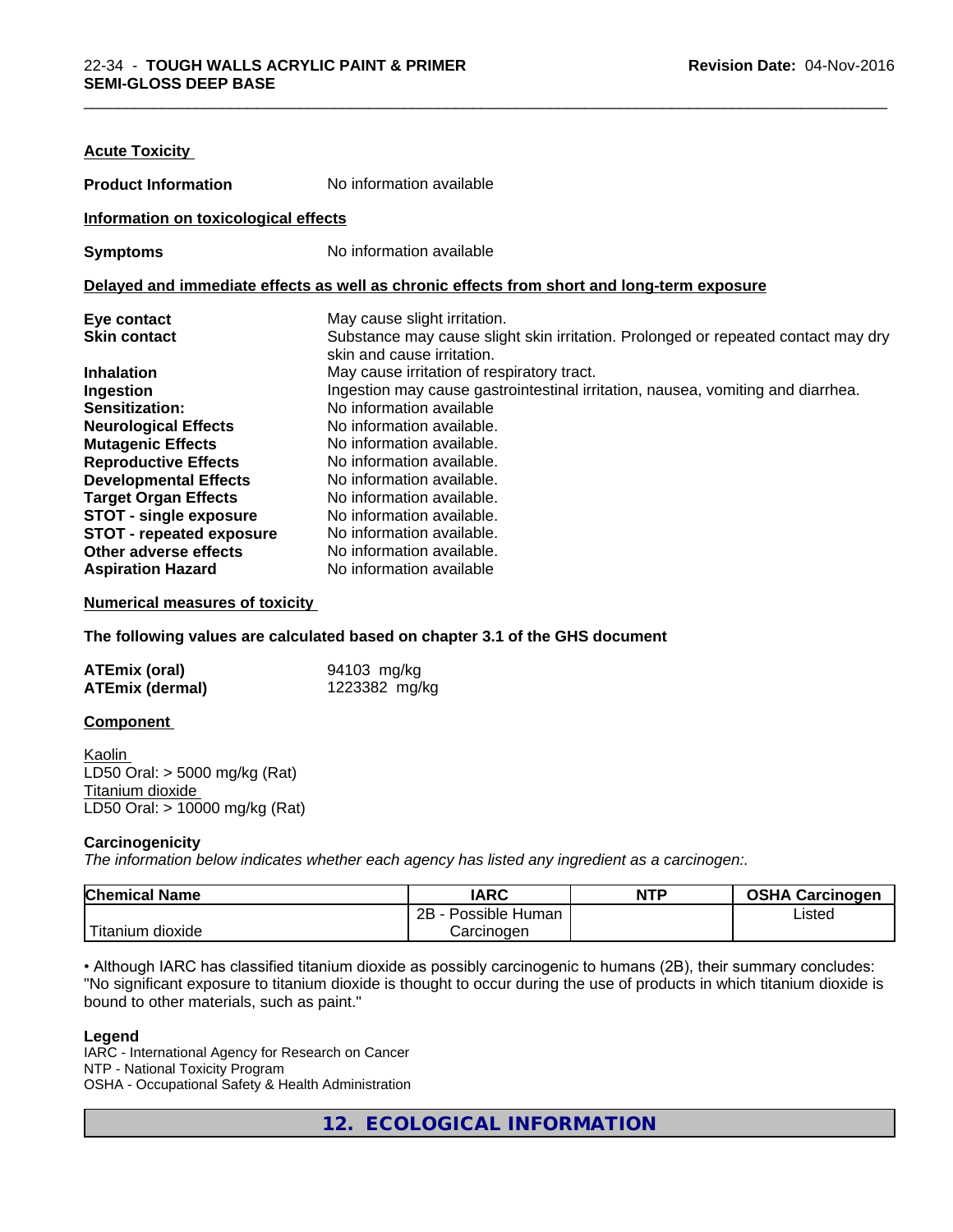\_\_\_\_\_\_\_\_\_\_\_\_\_\_\_\_\_\_\_\_\_\_\_\_\_\_\_\_\_\_\_\_\_\_\_\_\_\_\_\_\_\_\_\_\_\_\_\_\_\_\_\_\_\_\_\_\_\_\_\_\_\_\_\_\_\_\_\_\_\_\_\_\_\_\_\_\_\_\_\_\_\_\_\_\_\_\_\_\_\_\_\_\_

# **Ecotoxicity Effects**

The environmental impact of this product has not been fully investigated.

## **Product Information**

#### **Acute Toxicity to Fish**

No information available

# **Acute Toxicity to Aquatic Invertebrates**

No information available

#### **Acute Toxicity to Aquatic Plants**

No information available

#### **Persistence / Degradability**

No information available.

#### **Bioaccumulation / Accumulation**

No information available.

### **Mobility in Environmental Media**

No information available.

#### **Ozone**

No information available

### **Component**

#### **Acute Toxicity to Fish**

Titanium dioxide  $LC50:$  > 1000 mg/L (Fathead Minnow - 96 hr.)

#### **Acute Toxicity to Aquatic Invertebrates**

No information available

#### **Acute Toxicity to Aquatic Plants**

No information available

|                              | 13. DISPOSAL CONSIDERATIONS                                                                                                                                                                                               |
|------------------------------|---------------------------------------------------------------------------------------------------------------------------------------------------------------------------------------------------------------------------|
| <b>Waste Disposal Method</b> | Dispose of in accordance with federal, state, and local regulations. Local<br>requirements may vary, consult your sanitation department or state-designated<br>environmental protection agency for more disposal options. |
|                              | <b>TRANSPORT INFORMATION</b><br>14.                                                                                                                                                                                       |
| <b>DOT</b>                   | Not regulated                                                                                                                                                                                                             |
| <b>ICAO/IATA</b>             | Not regulated                                                                                                                                                                                                             |
| <b>IMDG / IMO</b>            | Not regulated                                                                                                                                                                                                             |
|                              | 15. REGULATORY INFORMATION                                                                                                                                                                                                |

# **International Inventories**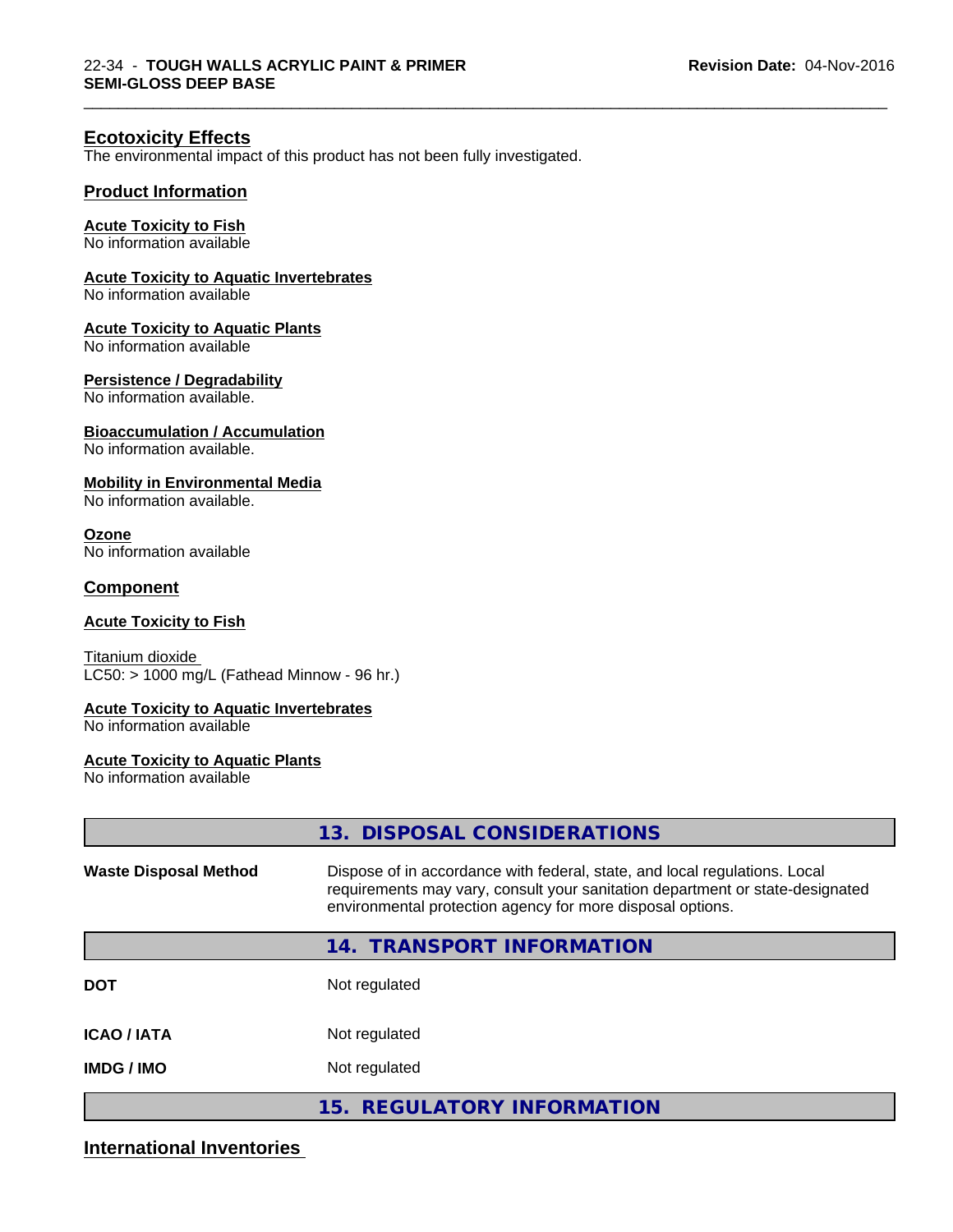| <b>TSCA: United States</b> | Yes - All components are listed or exempt. |
|----------------------------|--------------------------------------------|
| <b>DSL: Canada</b>         | Yes - All components are listed or exempt. |

# **Federal Regulations**

| SARA 311/312 hazardous categorization |    |  |
|---------------------------------------|----|--|
| Acute Health Hazard                   | Nο |  |
| Chronic Health Hazard                 | Nο |  |
| Fire Hazard                           | No |  |
| Sudden Release of Pressure Hazard     | Nο |  |
| <b>Reactive Hazard</b>                | Nο |  |

### **SARA 313**

Section 313 of Title III of the Superfund Amendments and Reauthorization Act of 1986 (SARA). This product contains a chemical or chemicals which are subject to the reporting requirements of the Act and Title 40 of the Code of Federal Regulations, Part 372:

\_\_\_\_\_\_\_\_\_\_\_\_\_\_\_\_\_\_\_\_\_\_\_\_\_\_\_\_\_\_\_\_\_\_\_\_\_\_\_\_\_\_\_\_\_\_\_\_\_\_\_\_\_\_\_\_\_\_\_\_\_\_\_\_\_\_\_\_\_\_\_\_\_\_\_\_\_\_\_\_\_\_\_\_\_\_\_\_\_\_\_\_\_

*None*

#### **Clean Air Act,Section 112 Hazardous Air Pollutants (HAPs) (see 40 CFR 61)**

This product contains the following HAPs:

*None*

# **State Regulations**

#### **California Proposition 65**

This product may contain small amounts of materials known to the state of California to cause cancer or reproductive *harm.*

#### **State Right-to-Know**

| - -<br>∩hem.<br>' Nam⊾<br>         | - -<br><b>NIC</b><br>uscus | Jersey.<br><b>Nev</b> | svivania |
|------------------------------------|----------------------------|-----------------------|----------|
| $\cdots$<br>Kaolin                 |                            |                       |          |
| --<br><br>dioxide<br>um<br>litanii |                            |                       |          |

#### **Legend**

X - Listed

# **16. OTHER INFORMATION**

| HMIS -             | <b>Health: 1</b> | <b>Flammability: 0</b> | <b>Reactivity: 0</b> | PPE: - |  |
|--------------------|------------------|------------------------|----------------------|--------|--|
| <b>HMIS Legend</b> |                  |                        |                      |        |  |
| 0 - Minimal Hazard |                  |                        |                      |        |  |
| 1 - Slight Hazard  |                  |                        |                      |        |  |
| O Moderate Hererd  |                  |                        |                      |        |  |

- 2 Moderate Hazard
- 3 Serious Hazard
- 4 Severe Hazard
- \* Chronic Hazard

X - Consult your supervisor or S.O.P. for "Special" handling instructions.

*Note: The PPE rating has intentionally been left blank. Choose appropriate PPE that will protect employees from the hazards the material will present under the actual normal conditions of use.*

*Caution: HMISÒ ratings are based on a 0-4 rating scale, with 0 representing minimal hazards or risks, and 4 representing significant hazards or*